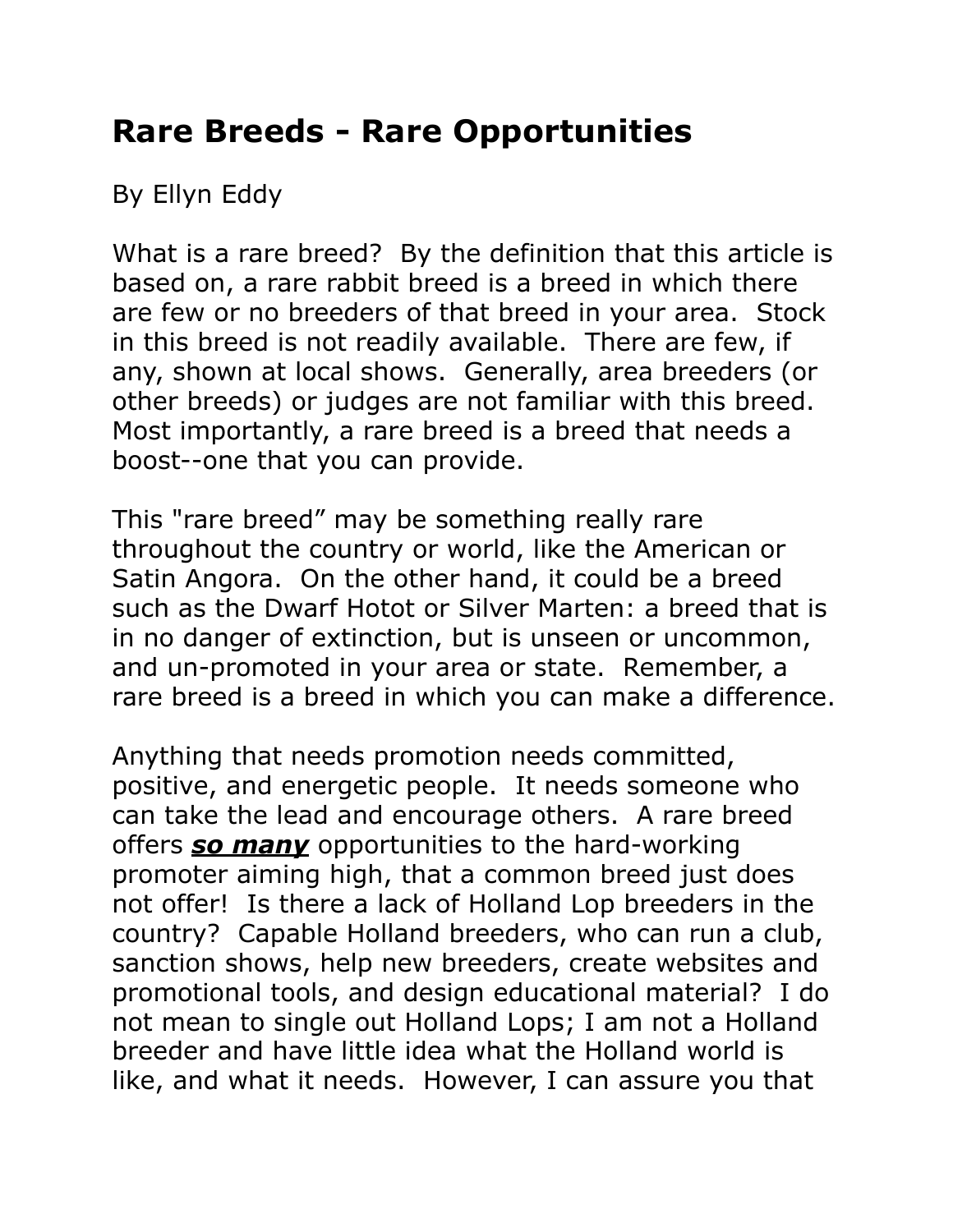you will have more to offer, and what you do will be better appreciated in a rare breed than in a common one.

Let me share my personal examples that compel me to write this article.

In November of 2004, I acquired a pair of silvers, to add a rare breed to my Polish barn. I wanted a rare breed, honestly, because I wanted to win with less competition. Though my original intentions were selfish, raising silvers turned out to be so much more! Walking away with BOB and BOS at every show was fun, but it isn't worth very much when you are competing against only yourself! I saw a place where my abilities could be used to help the National Silver Rabbit Club (NSRC) and the silver breed, and pounced on my opportunity. In the summer of 2005, the NSRC was creating a promotional committee, of which I was one of the first to volunteer to be on. A few months later I found myself the webmaster of a brandnew NSRC website, a brochure I had created being printed for distribution, my silver articles published in *Domestic Rabbits* and the NSRC "Silver Bullet", and myself a well-known member of the NSRC. More projects are underway! I know that I am using my talents to help something I love, and that I am appreciated.

Silvers at the local level are even more exciting! When I got my silvers, there were only two breeders in the state. Neither of them was very active in breeding or showing them. I know of eight breeders now in my state, and the interest is silvers in increasing at every show! It has been so much fun to see how many people really love the silvers once they are introduced to them, and how much I can do for my breed!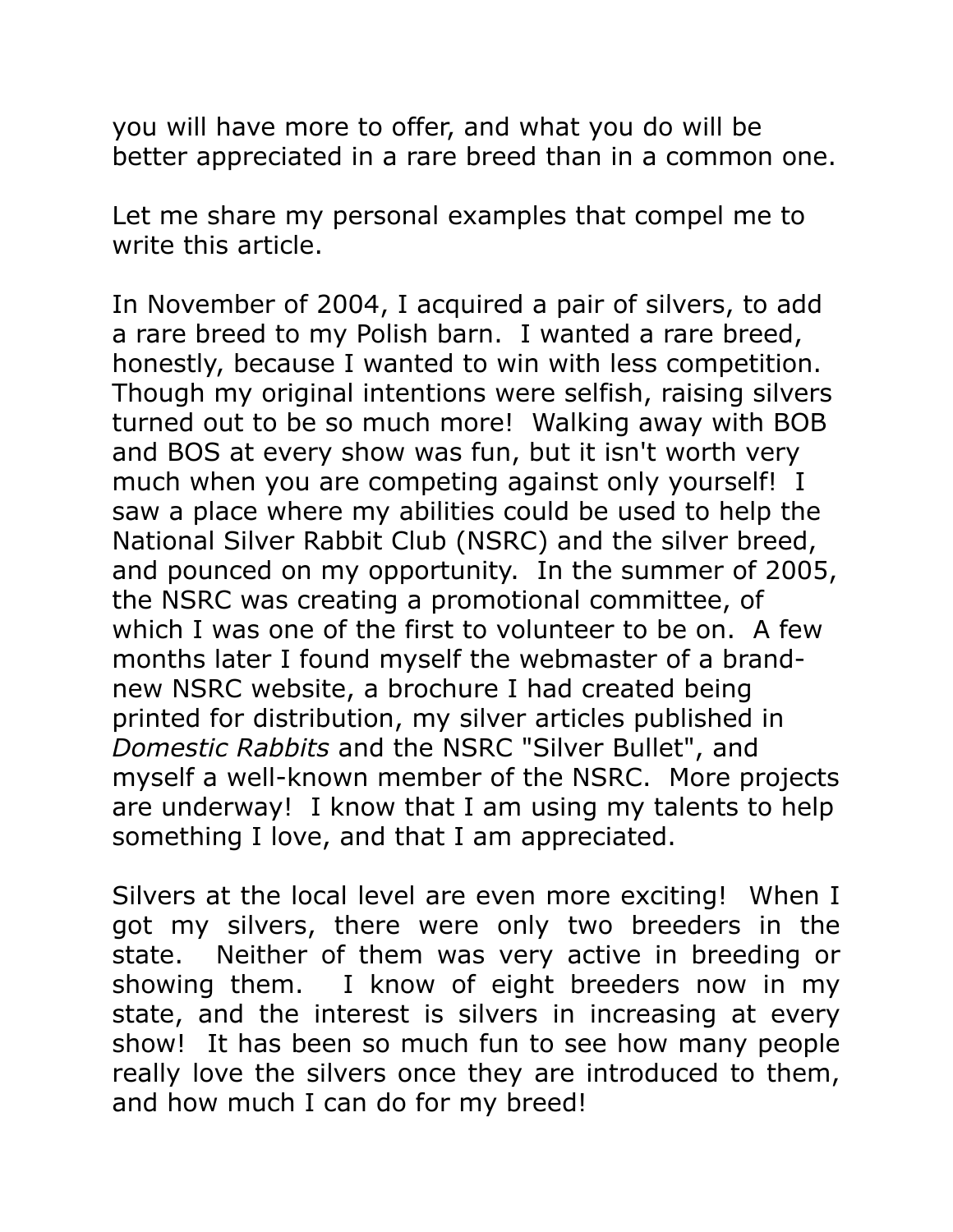I don't mean to highlight my own "good works", but to point out that there are many places you can fill with a rare breed. Many positions and openings are out there in your rare breed club. Just one person's energy and willingness to help will be a real shot-in-the-arm to a slow, struggling club or breed. Even youth are good for something.... I'm fifteen years old! *(Note: article written and originally published in Domestic Rabbits in 2006.)*

I have found that promotion of your rare breed at a local level to have tangible, quick-to-come, positive effects. You never know when someone happened to be looking for that rare breed when you donate a pair to a raffle or auction. Many people out there are interested in a rare breed, but not quite convinced enough to hunt a trio down. When the person sees a pair come up in a raffle or auction, the person will take advantage of it and you've hooked another breeder! Really, I have seen great results from this.

Writing promotional articles or just plain advertising silvers is another way I have been paid off in choosing to promote a rare breed. Not only does one get great feedback from friends, but also it is quite profitable. Those reading this article may remember an article I wrote in the November/December issue of *Domestic Rabbits,* in which silvers vs. other silvered breeds was discussed. A few weeks after that article was published, a man came up to me at a show, inquiring about the silvers in my carriers. My articles had interested him in the breed. It was so cool to see how through my article silvers gained another breeder. I hope the same thing has been happening all over the country!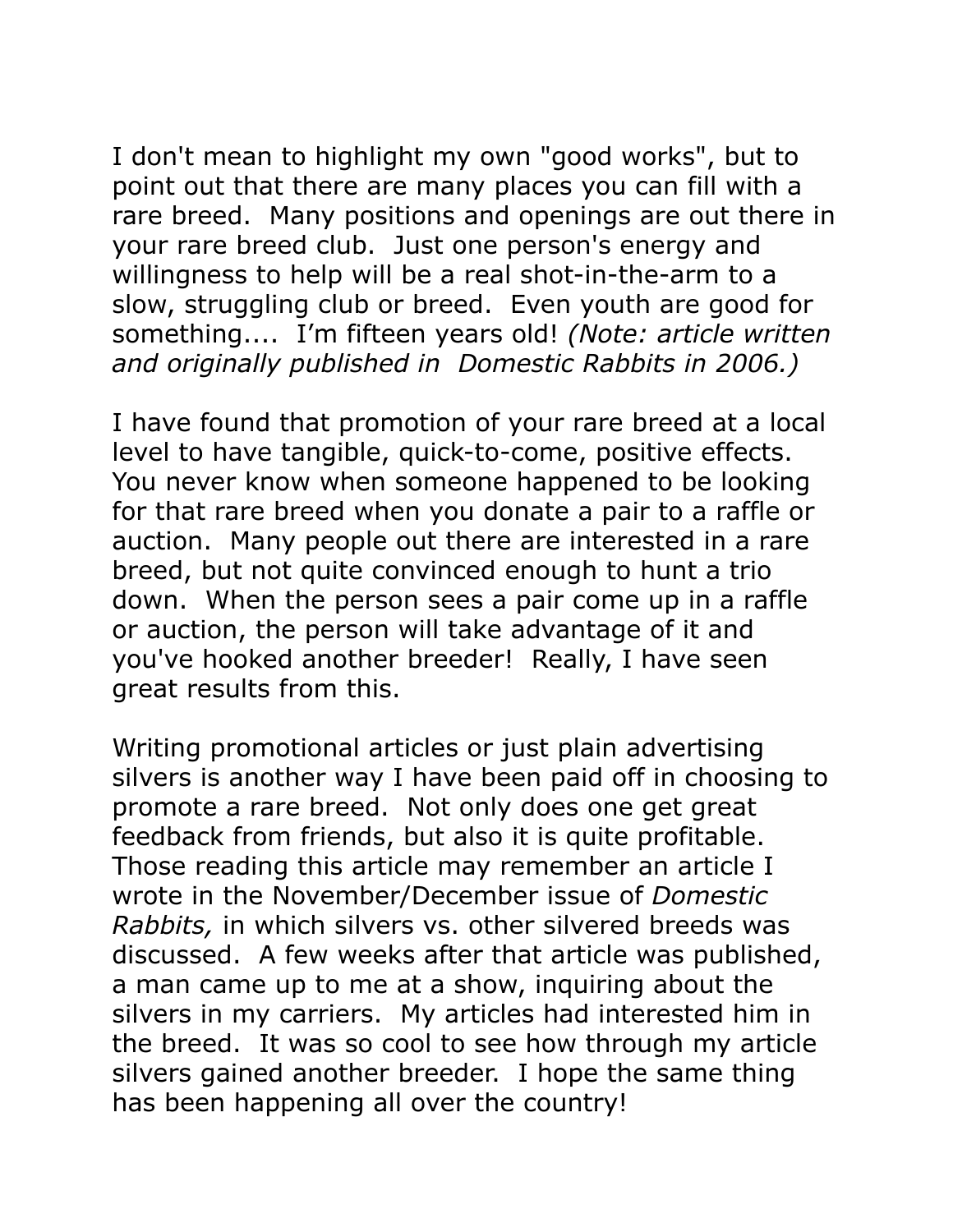Who is going to write an article explaining to the world what a Mini Rex is? Who is going to, after writing that article, have a stranger inquire if those are mini rex in your carriers, and if you have any for sale? People are familiar with Mini Rex, and the setting for an awesome experience like that just is not there. How much of a thrill does a Netherland Dwarf breeder get every time they sell a rabbit to a new dwarf owner? I can assure you, it is not as much as when a person scores another point for a rare breed.

Acquiring your starting stock in a rare breed can be difficult, but I have found that it can certainly be done with a little trouble or travel--less than it may seem to require at first. Once you get your foundation animals you may be surprised at how many people will tell you that they were looking for that breed, but couldn't find any. In my experience, the best way to find stock in a rare breed is at or through the ARBA convention. There will almost certainly be someone within a few hours from you going to convention each year. Contact breeders of the rare breed you want to get before the date when entries close.

There are definite pros and cons to raising a rare breed. Most of the unique features of a rare breed work both ways. You may have no competition at shows, for instance. This may be fun, "I win every time!", or boring, or both. It may be a "con", but it provides you with a chance and incentive to promote your breed in your state.